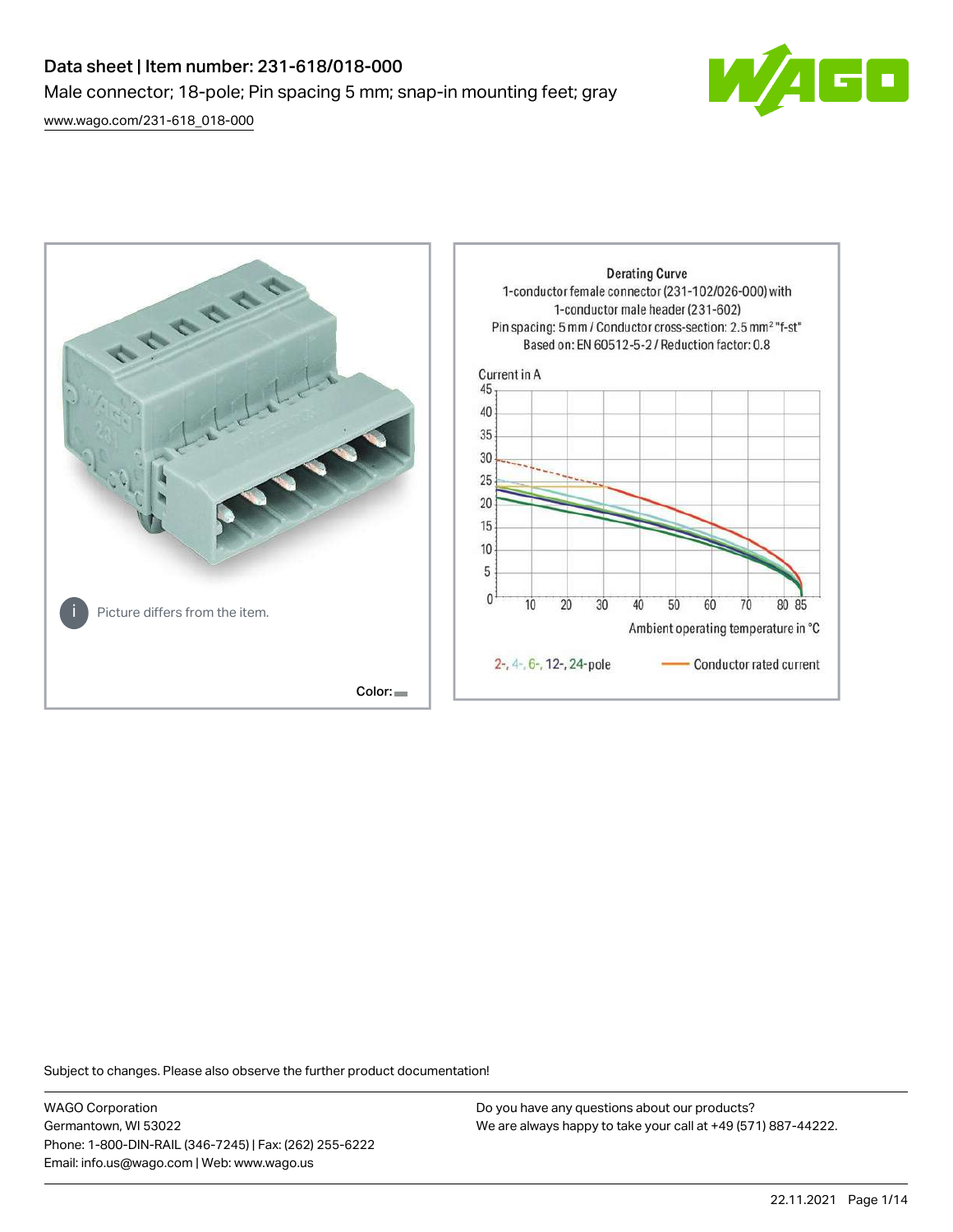



```
L = (pole no. -1) x pin spacing +8.2 mm
```
 $L_1 = L - 1.7$  mm

```
L_2 = L - 1.2 mm
```
#### Item description

- $\blacksquare$ Universal connection for all conductor types
- Easy cable pre-assembly and on-unit wiring via vertical and horizontal CAGE CLAMP<sup>®</sup> actuation  $\blacksquare$
- $\blacksquare$ For wire-to-wire and board-to-wire connections
- $\blacksquare$ Versions available with snap-in mounting feet or flanges for panel or through-panel mounting

Subject to changes. Please also observe the further product documentation!

WAGO Corporation Germantown, WI 53022 Phone: 1-800-DIN-RAIL (346-7245) | Fax: (262) 255-6222 Email: info.us@wago.com | Web: www.wago.us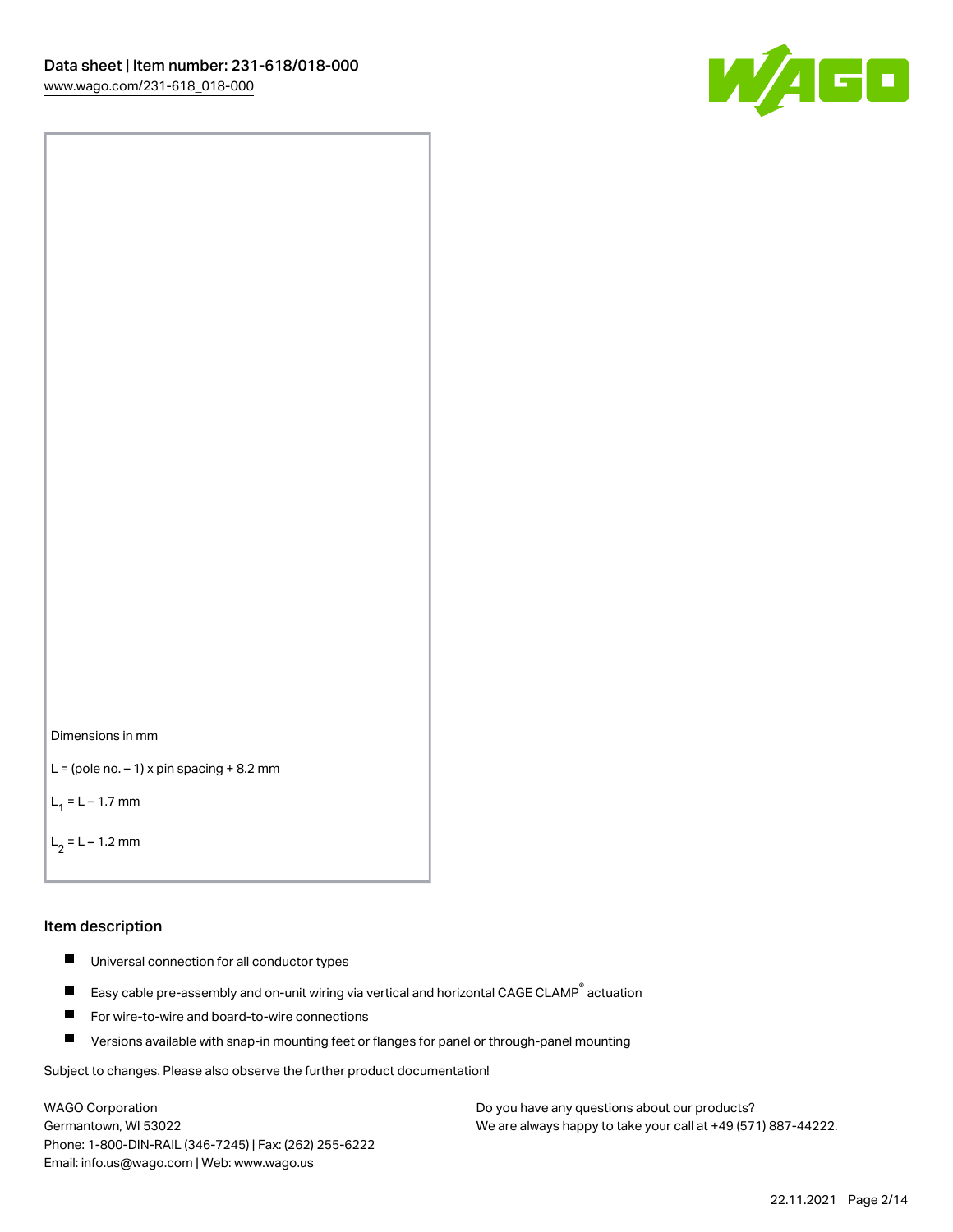W/AGO

 $\blacksquare$ With coding fingers

#### Data Notes

| Safety information 1 | The <i>MCS - MULTI CONNECTION SYSTEM</i> includes connectors<br>without breaking capacity in accordance with DIN EN 61984. When<br>used as intended, these connectors must not be connected<br>/disconnected when live or under load. The circuit design should<br>ensure header pins, which can be touched, are not live when<br>unmated. |
|----------------------|--------------------------------------------------------------------------------------------------------------------------------------------------------------------------------------------------------------------------------------------------------------------------------------------------------------------------------------------|
| Variants:            | Other pole numbers<br>Gold-plated or partially gold-plated contact surfaces<br>Other versions (or variants) can be requested from WAGO Sales or<br>configured at https://configurator.wago.com/                                                                                                                                            |

# Electrical data

## IEC Approvals

| Ratings per                 | IEC/EN 60664-1                                                       |
|-----------------------------|----------------------------------------------------------------------|
| Rated voltage (III / 3)     | 320 V                                                                |
| Rated surge voltage (III/3) | 4 <sub>k</sub> V                                                     |
| Rated voltage (III/2)       | 320 V                                                                |
| Rated surge voltage (III/2) | 4 <sub>k</sub> V                                                     |
| Nominal voltage (II/2)      | 630 V                                                                |
| Rated surge voltage (II/2)  | 4 <sub>k</sub> V                                                     |
| Rated current               | 12A                                                                  |
| Legend (ratings)            | (III / 2) $\triangleq$ Overvoltage category III / Pollution degree 2 |

# UL Approvals

| Approvals per                  | UL 1059 |
|--------------------------------|---------|
| Rated voltage UL (Use Group B) | 300 V   |
| Rated current UL (Use Group B) | 15 A    |
| Rated voltage UL (Use Group D) | 300 V   |
| Rated current UL (Use Group D) | 10 A    |

# Ratings per UL

| Rated voltage UL 1977 | 600 V |
|-----------------------|-------|
| Rated current UL 1977 | . .   |

Subject to changes. Please also observe the further product documentation!

| <b>WAGO Corporation</b>                                | Do you have any questions about our products?                 |
|--------------------------------------------------------|---------------------------------------------------------------|
| Germantown. WI 53022                                   | We are always happy to take your call at +49 (571) 887-44222. |
| Phone: 1-800-DIN-RAIL (346-7245)   Fax: (262) 255-6222 |                                                               |
| Email: info.us@wago.com   Web: www.wago.us             |                                                               |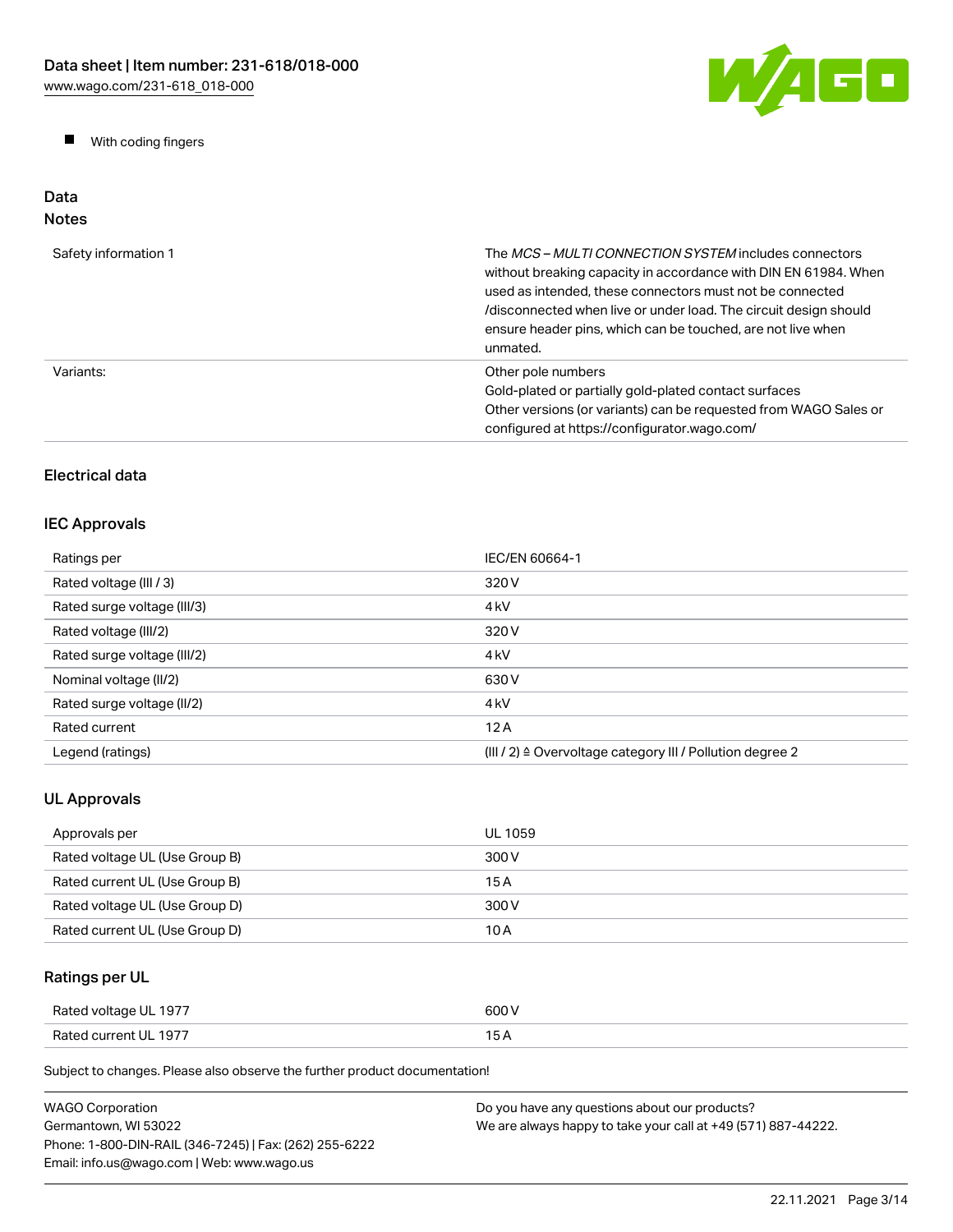

## CSA Approvals

| Approvals per                   | CSA   |
|---------------------------------|-------|
| Rated voltage CSA (Use Group B) | 300 V |
| Rated current CSA (Use Group B) | 15 A  |
| Rated voltage CSA (Use Group D) | 300 V |
| Rated current CSA (Use Group D) | 10 A  |

### Connection data

| Total number of connection points | 18 |
|-----------------------------------|----|
| Total number of potentials        | 18 |
| Number of connection types        |    |
| Number of levels                  |    |

#### Connection 1

| Connection technology                             | CAGE CLAMP®                            |
|---------------------------------------------------|----------------------------------------|
| Actuation type                                    | Operating tool                         |
| Solid conductor                                   | $0.082.5$ mm <sup>2</sup> / 28  12 AWG |
| Fine-stranded conductor                           | $0.082.5$ mm <sup>2</sup> / 28  12 AWG |
| Fine-stranded conductor; with insulated ferrule   | $0.251.5$ mm <sup>2</sup>              |
| Fine-stranded conductor; with uninsulated ferrule | $0.252.5$ mm <sup>2</sup>              |
| Strip length                                      | $89$ mm / 0.31  0.35 inch              |
| Number of poles                                   | 18                                     |
| Conductor entry direction to mating direction     | 0°                                     |

# Physical data

| Pin spacing             | 5 mm / 0.197 inch    |
|-------------------------|----------------------|
| Width                   | 93.2 mm / 3.669 inch |
| Height                  | 18.8 mm / 0.74 inch  |
| Height from the surface | 14.3 mm / 0.563 inch |
| Depth                   | 27.5 mm / 1.083 inch |

## Mechanical data

| Housing sheet thickness | $0.6$ 1.2 mm / 0.024 $$ 0.047 inch |
|-------------------------|------------------------------------|
| Mounting type           | Snap-in foot                       |
| Mounting type           | Panel mounting                     |

Subject to changes. Please also observe the further product documentation!

| <b>WAGO Corporation</b>                                | Do you have any questions about our products?                 |
|--------------------------------------------------------|---------------------------------------------------------------|
| Germantown, WI 53022                                   | We are always happy to take your call at +49 (571) 887-44222. |
| Phone: 1-800-DIN-RAIL (346-7245)   Fax: (262) 255-6222 |                                                               |
| Email: info.us@wago.com   Web: www.wago.us             |                                                               |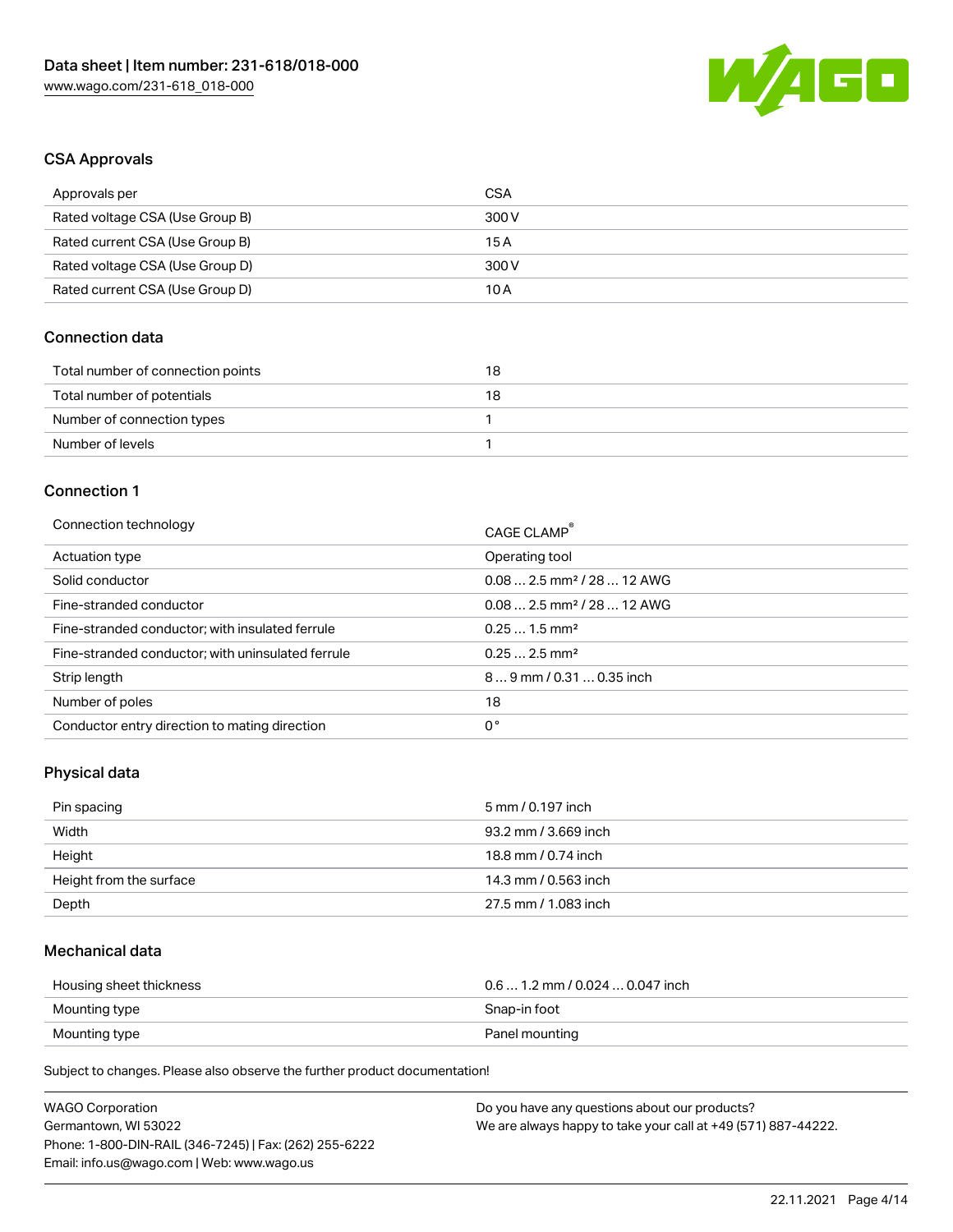

### Plug-in connection

| Contact type (pluggable connector) | Male connector/plug |
|------------------------------------|---------------------|
| Connector (connection type)        | for conductor       |
| Mismating protection               | No                  |
| Locking of plug-in connection      | Without             |

## Material data

| Color                       | gray                                    |
|-----------------------------|-----------------------------------------|
| Material group              |                                         |
| Insulation material         | Polyamide (PA66)                        |
| Flammability class per UL94 | V0                                      |
| Clamping spring material    | Chrome nickel spring steel (CrNi)       |
| Contact material            | Electrolytic copper ( $E_{\text{Cu}}$ ) |
| Contact plating             | tin-plated                              |
| Fire load                   | 0.487 MJ                                |
| Weight                      | 27.7 g                                  |

### Environmental requirements

| Limit temperature range | $-60+100 °C$ |  |
|-------------------------|--------------|--|
|-------------------------|--------------|--|

## Commercial data

| Product Group         | 3 (Multi Conn. System) |
|-----------------------|------------------------|
| PU (SPU)              | 25 Stück               |
| Packaging type        | box                    |
| Country of origin     | DE                     |
| <b>GTIN</b>           | 4044918259033          |
| Customs tariff number | 8536694040             |

### Approvals / Certificates

## Country specific Approvals

| Logo | Approval                               | <b>Additional Approval Text</b> | Certificate<br>name |
|------|----------------------------------------|---------------------------------|---------------------|
|      | CВ<br>DEKRA Certification B.V.         | IEC 61984                       | NL-39756            |
|      | <b>CSA</b><br>DEKRA Certification B.V. | C <sub>22.2</sub>               | 1466354             |

Subject to changes. Please also observe the further product documentation!

| <b>WAGO Corporation</b>                                | Do you have any questions about our products?                 |
|--------------------------------------------------------|---------------------------------------------------------------|
| Germantown, WI 53022                                   | We are always happy to take your call at +49 (571) 887-44222. |
| Phone: 1-800-DIN-RAIL (346-7245)   Fax: (262) 255-6222 |                                                               |
| Email: info.us@wago.com   Web: www.wago.us             |                                                               |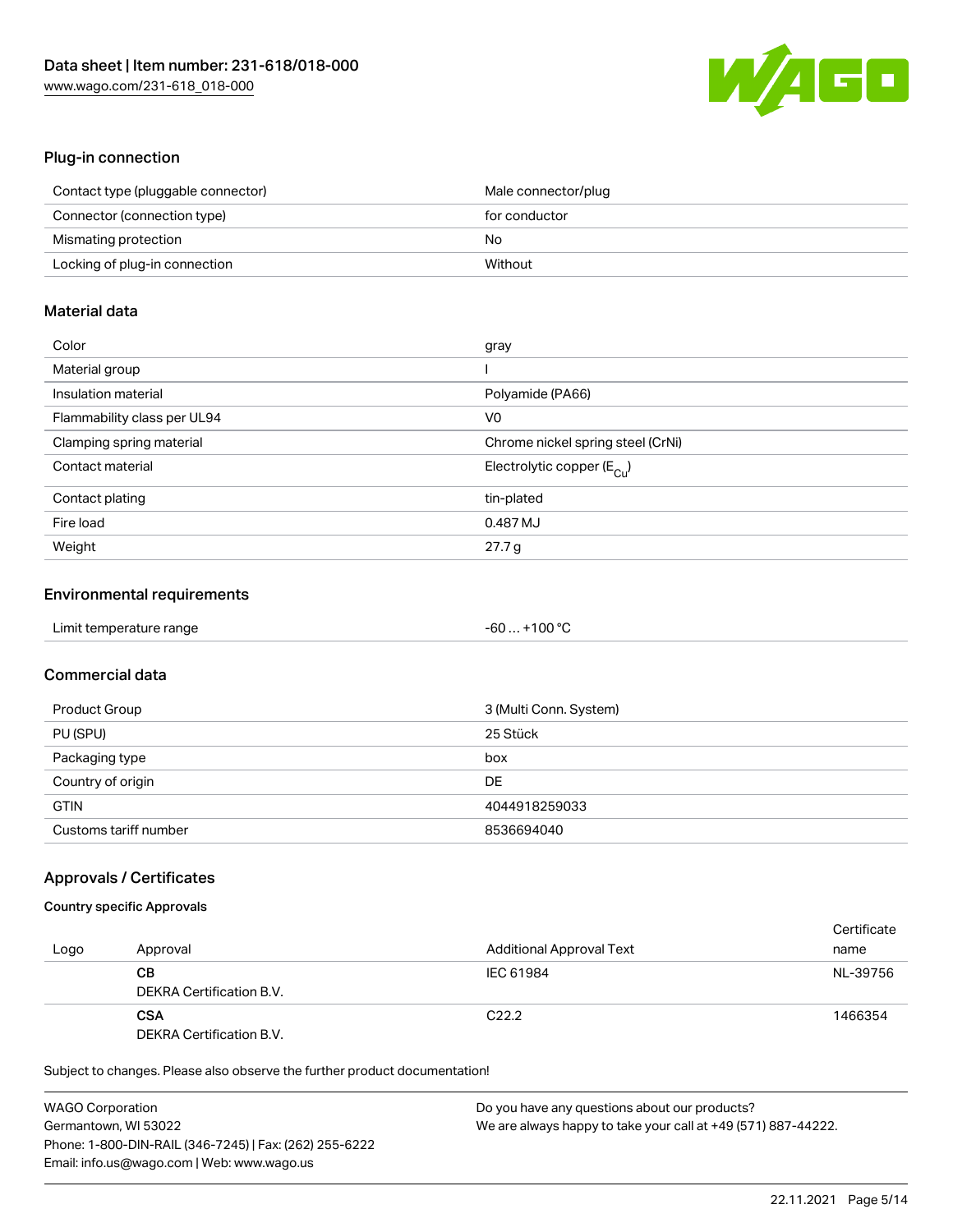



#### Ship Approvals

|                     |                                                         |                                 | Certificate                        |
|---------------------|---------------------------------------------------------|---------------------------------|------------------------------------|
| Logo                | Approval                                                | <b>Additional Approval Text</b> | name                               |
| ABS                 | <b>ABS</b><br>American Bureau of Shipping               | $\overline{\phantom{0}}$        | $19 -$<br>HG1869876-<br><b>PDA</b> |
| <b>BUREAU</b>       | BV<br>Bureau Veritas S.A.                               | IEC 60998                       | 11915/D0<br>BV                     |
|                     | <b>DNV GL</b><br>Det Norske Veritas, Germanischer Lloyd | $\overline{\phantom{a}}$        | TAE000016Z                         |
| <b>UL-Approvals</b> |                                                         |                                 |                                    |

|        |                                |                                 | Certificate |
|--------|--------------------------------|---------------------------------|-------------|
| Logo   | Approval                       | <b>Additional Approval Text</b> | name        |
|        | UL                             | <b>UL 1977</b>                  | E45171      |
| $\Box$ | Underwriters Laboratories Inc. |                                 |             |

# Counterpart

. . .

Item no.231-118/026-000 Female plug; 18-pole; 12 AWG max; pin spacing 5 mm; 1 conductor per pole; gray [www.wago.com/231-118/026-000](https://www.wago.com/231-118/026-000)

#### Optional accessories

| Marking strip<br>Item no.: 210-331/500-103 |                                                                                                                                                                    |                                  |
|--------------------------------------------|--------------------------------------------------------------------------------------------------------------------------------------------------------------------|----------------------------------|
|                                            |                                                                                                                                                                    |                                  |
|                                            | Marking strips; as a DIN A4 sheet; MARKED; 1-12 (300x); Height of marker strip: 2.3 mm/0.091 in; Strip<br>length 182 mm; Horizontal marking; Self-adhesive; white  | www.wago.com/210-331<br>/500-103 |
| Item no.: 210-331/500-104                  | Marking strips; as a DIN A4 sheet; MARKED; 13-24 (300x); Height of marker strip: 2.3 mm/0.091 in; Strip<br>length 182 mm; Horizontal marking; Self-adhesive; white | www.wago.com/210-331<br>/500-104 |

WAGO Corporation Germantown, WI 53022 Phone: 1-800-DIN-RAIL (346-7245) | Fax: (262) 255-6222 Email: info.us@wago.com | Web: www.wago.us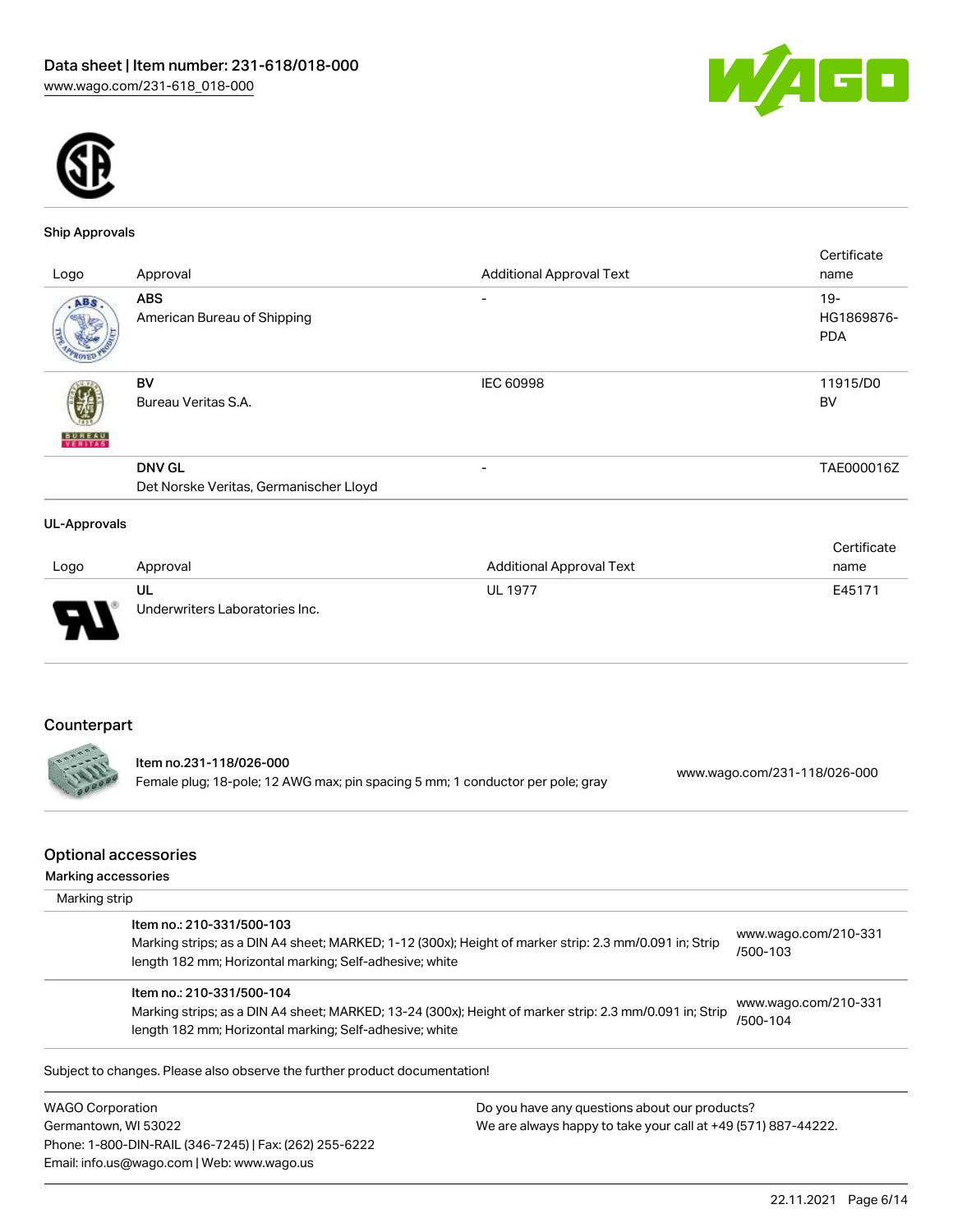Email: info.us@wago.com | Web: www.wago.us

[www.wago.com/231-618\\_018-000](http://www.wago.com/231-618_018-000)



|                         | Item no.: 210-332/500-202<br>Marking strips; as a DIN A4 sheet; MARKED; 1-16 (160x); Height of marker strip: 3 mm; Strip length 182                                                  |                                                               | www.wago.com/210-332             |
|-------------------------|--------------------------------------------------------------------------------------------------------------------------------------------------------------------------------------|---------------------------------------------------------------|----------------------------------|
|                         | mm; Horizontal marking; Self-adhesive; white                                                                                                                                         |                                                               | /500-202                         |
|                         | Item no.: 210-332/500-206<br>Marking strips; as a DIN A4 sheet; MARKED; 33-48 (160x); Height of marker strip: 3 mm; Strip length<br>182 mm; Horizontal marking; Self-adhesive; white |                                                               | www.wago.com/210-332<br>/500-206 |
|                         | Item no.: 210-332/500-205<br>Marking strips; as a DIN A4 sheet; MARKED; 1-32 (80x); Height of marker strip: 3 mm; Strip length 182<br>mm; Horizontal marking; Self-adhesive; white   |                                                               | www.wago.com/210-332<br>/500-205 |
|                         | Item no.: 210-332/500-204<br>Marking strips; as a DIN A4 sheet; MARKED; 17-32 (160x); Height of marker strip: 3 mm; Strip length<br>182 mm; Horizontal marking; Self-adhesive; white |                                                               | www.wago.com/210-332<br>/500-204 |
| <b>Tools</b>            |                                                                                                                                                                                      |                                                               |                                  |
| Operating tool          |                                                                                                                                                                                      |                                                               |                                  |
|                         | Item no.: 209-130<br>Operating tool; suitable for 264, 280 and 281 Series; 1-way; of insulating material; white                                                                      |                                                               | www.wago.com/209-130             |
|                         | Item no.: 209-132<br>Operating tool; for connecting comb-style jumper bar; 2-way; of insulating material                                                                             |                                                               | www.wago.com/209-132             |
|                         | Item no.: 231-159<br>Operating tool; natural                                                                                                                                         |                                                               | www.wago.com/231-159             |
|                         | Item no.: 210-250<br>Operating tool; for MCS MINI & MIDI with CAGE CLAMP® connection; red                                                                                            |                                                               | www.wago.com/210-250             |
|                         | Item no.: 231-231<br>Combination operating tool; red                                                                                                                                 |                                                               | www.wago.com/231-231             |
|                         | Item no.: 210-657<br>Operating tool; Blade: 3.5 x 0.5 mm; with a partially insulated shaft; short; multicoloured                                                                     |                                                               | www.wago.com/210-657             |
|                         | Item no.: 210-720<br>Operating tool; Blade: 3.5 x 0.5 mm; with a partially insulated shaft; multicoloured                                                                            |                                                               | www.wago.com/210-720             |
|                         | Item no.: 231-131<br>Operating tool; made of insulating material; 1-way; loose; white                                                                                                |                                                               | www.wago.com/231-131             |
|                         | Item no.: 231-291<br>Operating tool; made of insulating material; 1-way; loose; red                                                                                                  |                                                               | www.wago.com/231-291             |
|                         | Item no.: 280-432<br>Operating tool; made of insulating material; 2-way; white                                                                                                       |                                                               | www.wago.com/280-432             |
|                         | Item no.: 280-434<br>Operating tool; made of insulating material; 4-way                                                                                                              |                                                               | www.wago.com/280-434             |
|                         | Subject to changes. Please also observe the further product documentation!                                                                                                           |                                                               |                                  |
| <b>WAGO Corporation</b> |                                                                                                                                                                                      | Do you have any questions about our products?                 |                                  |
| Germantown, WI 53022    | Phone: 1-800-DIN-RAIL (346-7245)   Fax: (262) 255-6222                                                                                                                               | We are always happy to take your call at +49 (571) 887-44222. |                                  |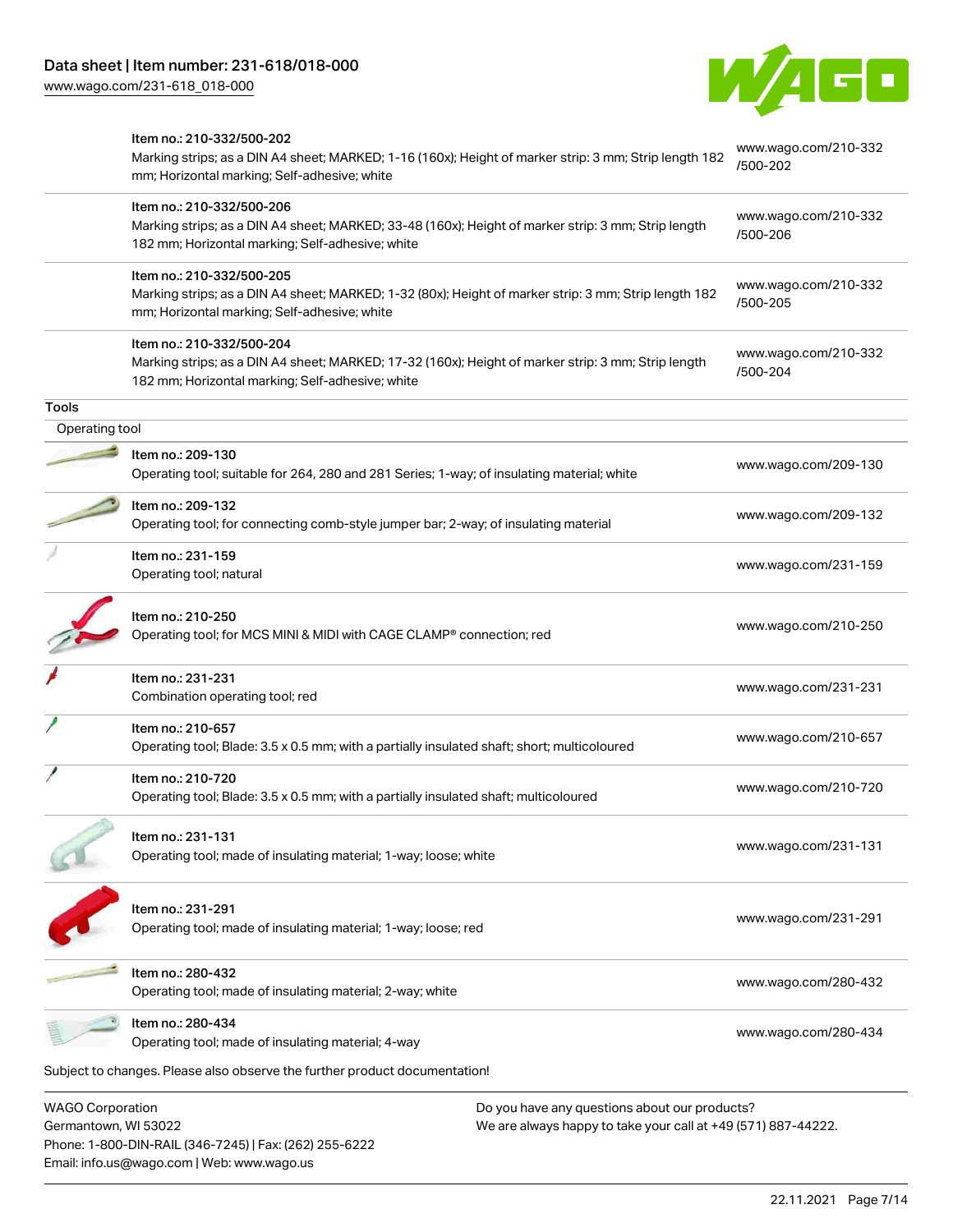# Data sheet | Item number: 231-618/018-000

[www.wago.com/231-618\\_018-000](http://www.wago.com/231-618_018-000)



|                         | Item no.: 280-437<br>Operating tool; made of insulating material; 7-way                         | www.wago.com/280-437                          |
|-------------------------|-------------------------------------------------------------------------------------------------|-----------------------------------------------|
|                         | Item no.: 280-440<br>Operating tool; made of insulating material; 10-way                        | www.wago.com/280-440                          |
|                         | Item no.: 280-435<br>Operating tool; made of insulating material; 5-way; gray                   | www.wago.com/280-435                          |
|                         | Item no.: 280-436<br>Operating tool; made of insulating material; 6-way                         | www.wago.com/280-436                          |
|                         | Item no.: 280-438<br>Operating tool; made of insulating material; 8-way                         | www.wago.com/280-438                          |
|                         | Item no.: 280-433<br>Operating tool; made of insulating material; 3-way                         | www.wago.com/280-433                          |
| Coding                  |                                                                                                 |                                               |
| Coding                  |                                                                                                 |                                               |
|                         | Item no.: 231-129<br>Coding key; snap-on type; light gray                                       | www.wago.com/231-129                          |
| Mounting                |                                                                                                 |                                               |
| Mounting accessories    |                                                                                                 |                                               |
|                         | Item no.: 209-137<br>Mounting adapter; can be used as end stop; 6.5 mm wide; gray               | www.wago.com/209-137                          |
| Mounting adapter        |                                                                                                 |                                               |
| Mounting accessories    |                                                                                                 |                                               |
|                         | Item no.: 209-148<br>Multi mounting adapter; for DIN-35 rail; 25 mm wide; gray                  | www.wago.com/209-148                          |
| Cover                   |                                                                                                 |                                               |
| Cover                   |                                                                                                 |                                               |
|                         | Item no.: 231-668<br>Lockout caps; for covering unused clamping units; gray                     | www.wago.com/231-668                          |
| Insulations stops       |                                                                                                 |                                               |
| Insulation stop         |                                                                                                 |                                               |
|                         | Item no.: 231-672<br>Insulation stop; 0.75 - 1 mm <sup>2</sup> ; dark gray                      | www.wago.com/231-672                          |
| ici                     | Item no.: 231-670<br>Insulation stop; 0.08-0.2 mm <sup>2</sup> / 0.2 mm <sup>2</sup> "s"; white | www.wago.com/231-670                          |
|                         | Subject to changes. Please also observe the further product documentation!                      |                                               |
| <b>WAGO Corporation</b> |                                                                                                 | Do you have any questions about our products? |

Germantown, WI 53022 Phone: 1-800-DIN-RAIL (346-7245) | Fax: (262) 255-6222 Email: info.us@wago.com | Web: www.wago.us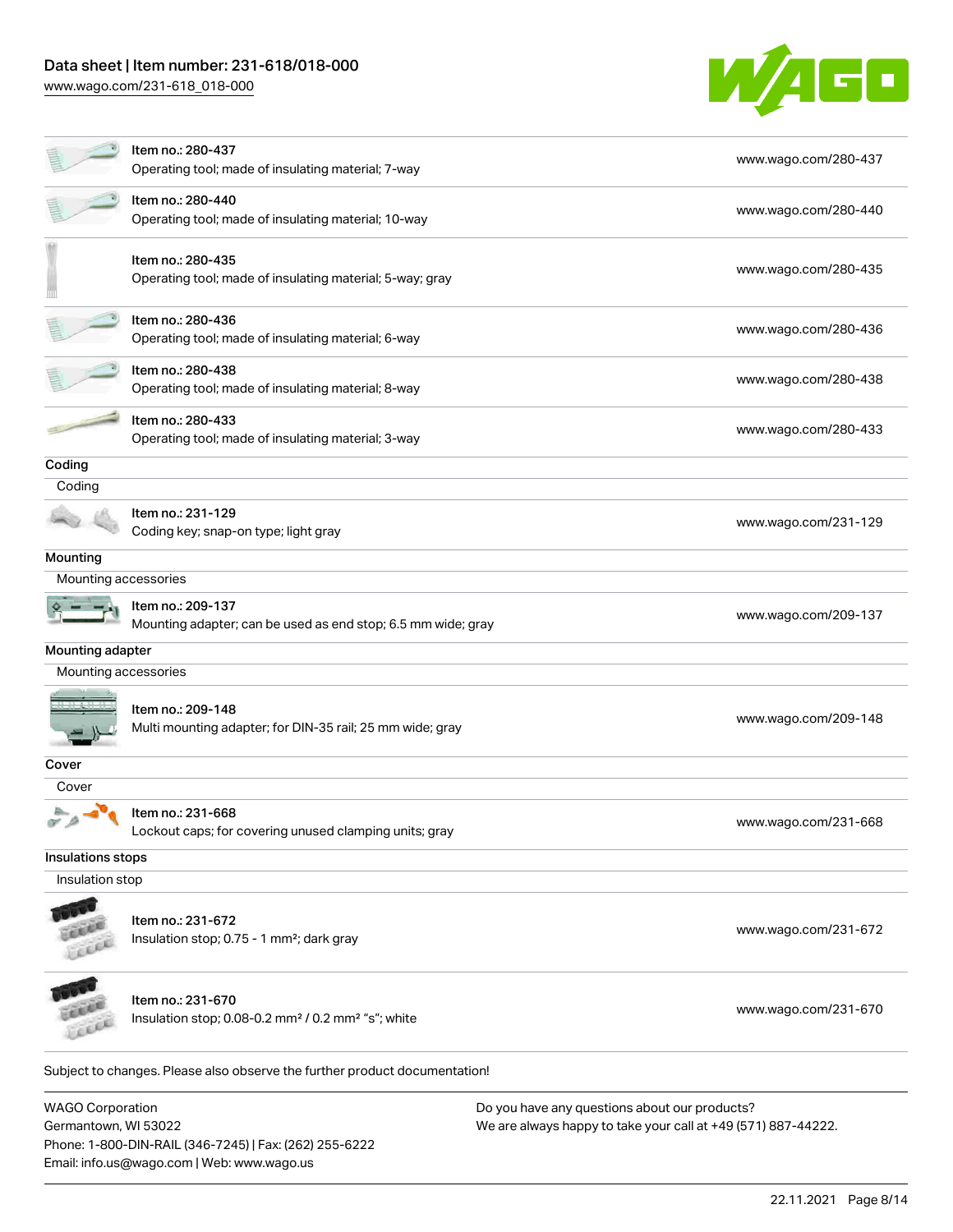



Item no.: 231-671 Insulation stop; 0.25 - 0.5 mm²; light gray [www.wago.com/231-671](http://www.wago.com/231-671) www.wago.com/231-671

| Jumpers         |                                                                                                                   |                      |
|-----------------|-------------------------------------------------------------------------------------------------------------------|----------------------|
| Jumper          |                                                                                                                   |                      |
|                 | ltem no.: 231-905                                                                                                 |                      |
|                 | Jumper; for conductor entry; 5-way; insulated; gray                                                               | www.wago.com/231-905 |
|                 | Item no.: 231-903                                                                                                 |                      |
|                 | Jumper; for conductor entry; 3-way; insulated; gray                                                               | www.wago.com/231-903 |
|                 | Item no.: 231-907                                                                                                 | www.wago.com/231-907 |
|                 | Jumper; for conductor entry; 7-way; insulated; gray                                                               |                      |
|                 | Item no.: 231-910                                                                                                 | www.wago.com/231-910 |
|                 | Jumper; for conductor entry; 10-way; insulated; gray                                                              |                      |
|                 | Item no.: 231-902                                                                                                 |                      |
|                 | Jumper; for conductor entry; 2-way; insulated; gray                                                               | www.wago.com/231-902 |
| <b>Ferrules</b> |                                                                                                                   |                      |
| Ferrule         |                                                                                                                   |                      |
|                 |                                                                                                                   |                      |
|                 | Item no.: 216-101                                                                                                 | www.wago.com/216-101 |
|                 | Ferrule; Sleeve for 0.5 mm <sup>2</sup> / AWG 22; uninsulated; electro-tin plated; silver-colored                 |                      |
|                 | Item no.: 216-104                                                                                                 | www.wago.com/216-104 |
|                 | Ferrule; Sleeve for 1.5 mm <sup>2</sup> / AWG 16; uninsulated; electro-tin plated; silver-colored                 |                      |
|                 | Item no.: 216-106                                                                                                 |                      |
|                 | Ferrule; Sleeve for 2.5 mm <sup>2</sup> / AWG 14; uninsulated; electro-tin plated; silver-colored                 | www.wago.com/216-106 |
|                 | Item no.: 216-102                                                                                                 |                      |
|                 | Ferrule; Sleeve for 0.75 mm <sup>2</sup> / AWG 20; uninsulated; electro-tin plated; silver-colored                | www.wago.com/216-102 |
|                 | Item no.: 216-103                                                                                                 |                      |
|                 | Ferrule; Sleeve for 1 mm <sup>2</sup> / AWG 18; uninsulated; electro-tin plated                                   | www.wago.com/216-103 |
|                 | Item no.: 216-123                                                                                                 |                      |
|                 | Ferrule; Sleeve for 1 mm <sup>2</sup> / AWG 18; uninsulated; electro-tin plated; silver-colored                   | www.wago.com/216-123 |
|                 | Item no.: 216-122                                                                                                 |                      |
|                 | Ferrule; Sleeve for 0.75 mm <sup>2</sup> / AWG 20; uninsulated; electro-tin plated; silver-colored                | www.wago.com/216-122 |
| B               | Item no.: 216-124                                                                                                 |                      |
|                 | Ferrule; Sleeve for 1.5 mm <sup>2</sup> / AWG 16; uninsulated; electro-tin plated                                 | www.wago.com/216-124 |
|                 | Item no.: 216-142                                                                                                 |                      |
|                 | Ferrule; Sleeve for 0.75 mm <sup>2</sup> / 18 AWG; uninsulated; electro-tin plated; electrolytic copper; gastight | www.wago.com/216-142 |
|                 | crimped; acc. to DIN 46228, Part 1/08.92                                                                          |                      |
|                 |                                                                                                                   |                      |

Item no.: 216-132

Subject to changes. Please also observe the further product documentation!

WAGO Corporation Germantown, WI 53022 Phone: 1-800-DIN-RAIL (346-7245) | Fax: (262) 255-6222 Email: info.us@wago.com | Web: www.wago.us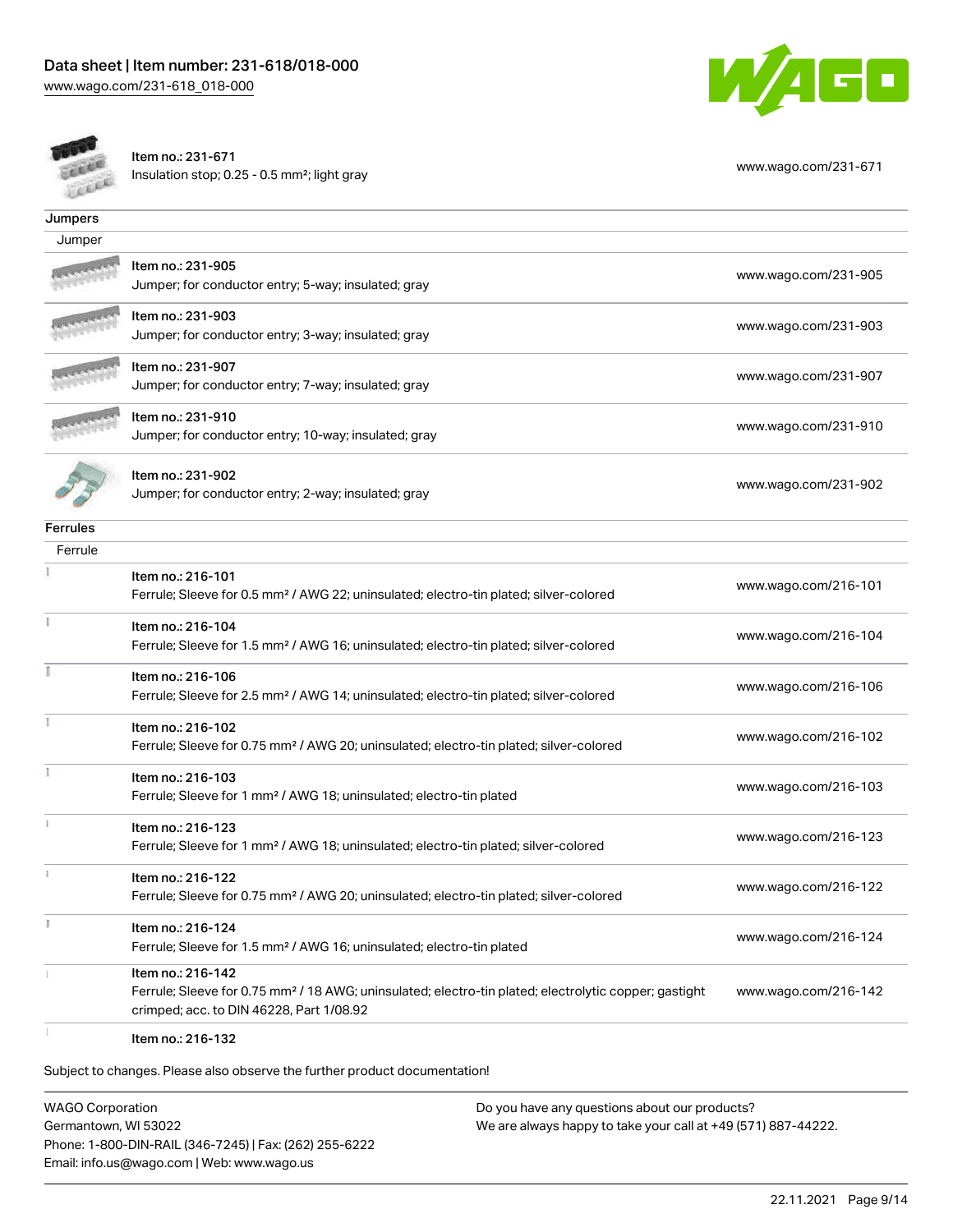

Ferrule; Sleeve for 0.34 mm<sup>2</sup> / AWG 24; uninsulated; electro-tin plated [www.wago.com/216-132](http://www.wago.com/216-132)

| ī. | Item no.: 216-121<br>Ferrule; Sleeve for 0.5 mm <sup>2</sup> / AWG 22; uninsulated; electro-tin plated; silver-colored                                                                            |                                                                                                               | www.wago.com/216-121 |
|----|---------------------------------------------------------------------------------------------------------------------------------------------------------------------------------------------------|---------------------------------------------------------------------------------------------------------------|----------------------|
|    | Item no.: 216-143<br>Ferrule; Sleeve for 1 mm <sup>2</sup> / AWG 18; uninsulated; electro-tin plated; electrolytic copper; gastight<br>crimped; acc. to DIN 46228, Part 1/08.92                   |                                                                                                               | www.wago.com/216-143 |
|    | Item no.: 216-131<br>Ferrule; Sleeve for 0.25 mm <sup>2</sup> / AWG 24; uninsulated; electro-tin plated; silver-colored                                                                           |                                                                                                               | www.wago.com/216-131 |
|    | Item no.: 216-141<br>Ferrule; Sleeve for 0.5 mm <sup>2</sup> / 20 AWG; uninsulated; electro-tin plated; electrolytic copper; gastight<br>crimped; acc. to DIN 46228, Part 1/08.92                 |                                                                                                               | www.wago.com/216-141 |
| I. | Item no.: 216-152<br>Ferrule; Sleeve for 0.34 mm <sup>2</sup> / AWG 24; uninsulated; electro-tin plated                                                                                           |                                                                                                               | www.wago.com/216-152 |
| ۸  | Item no.: 216-203<br>Ferrule; Sleeve for 1 mm <sup>2</sup> / AWG 18; insulated; electro-tin plated; red                                                                                           |                                                                                                               | www.wago.com/216-203 |
|    | Item no.: 216-202<br>Ferrule; Sleeve for 0.75 mm <sup>2</sup> / 18 AWG; insulated; electro-tin plated; gray                                                                                       |                                                                                                               | www.wago.com/216-202 |
|    | Item no.: 216-151<br>Ferrule; Sleeve for 0.25 mm <sup>2</sup> / AWG 24; uninsulated; electro-tin plated                                                                                           |                                                                                                               | www.wago.com/216-151 |
| Â  | Item no.: 216-204<br>Ferrule; Sleeve for 1.5 mm <sup>2</sup> / AWG 16; insulated; electro-tin plated; black                                                                                       |                                                                                                               | www.wago.com/216-204 |
|    | Item no.: 216-144<br>Ferrule; Sleeve for 1.5 mm <sup>2</sup> / AWG 16; uninsulated; electro-tin plated; electrolytic copper; gastight<br>crimped; acc. to DIN 46228, Part 1/08.92; silver-colored |                                                                                                               | www.wago.com/216-144 |
|    | Item no.: 216-201<br>Ferrule; Sleeve for 0.5 mm <sup>2</sup> / 20 AWG; insulated; electro-tin plated; white                                                                                       |                                                                                                               | www.wago.com/216-201 |
|    | Item no.: 216-223<br>Ferrule; Sleeve for 1 mm <sup>2</sup> / AWG 18; insulated; electro-tin plated; red                                                                                           |                                                                                                               | www.wago.com/216-223 |
|    | Item no.: 216-241<br>Ferrule; Sleeve for 0.5 mm <sup>2</sup> / 20 AWG; insulated; electro-tin plated; electrolytic copper; gastight<br>crimped; acc. to DIN 46228, Part 4/09.90; white            |                                                                                                               | www.wago.com/216-241 |
| a  | Item no.: 216-242<br>Ferrule; Sleeve for 0.75 mm <sup>2</sup> / 18 AWG; insulated; electro-tin plated; electrolytic copper; gastight<br>crimped; acc. to DIN 46228, Part 4/09.90; gray            |                                                                                                               | www.wago.com/216-242 |
|    | Item no.: 216-222<br>Ferrule; Sleeve for 0.75 mm <sup>2</sup> / 18 AWG; insulated; electro-tin plated; gray                                                                                       |                                                                                                               | www.wago.com/216-222 |
|    | Item no.: 216-221<br>Ferrule; Sleeve for 0.5 mm <sup>2</sup> / 20 AWG; insulated; electro-tin plated; white                                                                                       |                                                                                                               | www.wago.com/216-221 |
|    | Item no.: 216-224<br>Ferrule; Sleeve for 1.5 mm <sup>2</sup> / AWG 16; insulated; electro-tin plated; black                                                                                       |                                                                                                               | www.wago.com/216-224 |
|    | Subject to changes. Please also observe the further product documentation!                                                                                                                        |                                                                                                               |                      |
|    | <b>WAGO Corporation</b><br>Cormantown MI 52022                                                                                                                                                    | Do you have any questions about our products?<br>Mo are always banny to take your sall at +40 (571) 007-44222 |                      |

Germantown, WI 53022 Phone: 1-800-DIN-RAIL (346-7245) | Fax: (262) 255-6222 Email: info.us@wago.com | Web: www.wago.us

We are always happy to take your call at +49 (571) 887-44222.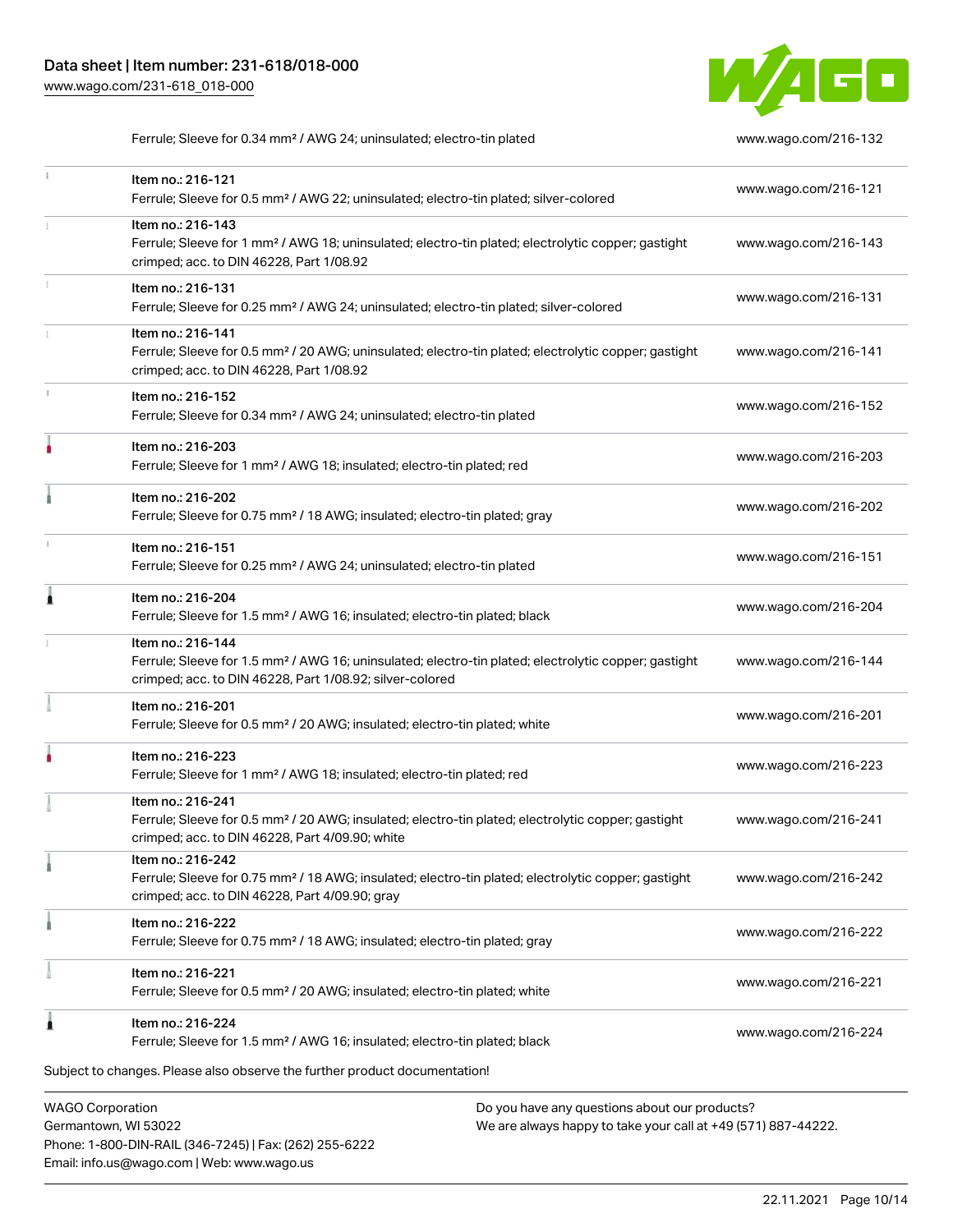[www.wago.com/231-618\\_018-000](http://www.wago.com/231-618_018-000)



|   | Item no.: 216-243                                                                                                                          |                      |
|---|--------------------------------------------------------------------------------------------------------------------------------------------|----------------------|
|   | Ferrule; Sleeve for 1 mm <sup>2</sup> / AWG 18; insulated; electro-tin plated; electrolytic copper; gastight crimped; www.wago.com/216-243 |                      |
|   | acc. to DIN 46228, Part 4/09.90; red                                                                                                       |                      |
| A | Item no.: 216-244                                                                                                                          |                      |
|   | Ferrule; Sleeve for 1.5 mm <sup>2</sup> / AWG 16; insulated; electro-tin plated; electrolytic copper; gastight                             | www.wago.com/216-244 |
|   | crimped; acc. to DIN 46228, Part 4/09.90; black                                                                                            |                      |
|   | Item no.: 216-263                                                                                                                          |                      |
|   | Ferrule; Sleeve for 1 mm <sup>2</sup> / AWG 18; insulated; electro-tin plated; electrolytic copper; gastight crimped; www.wago.com/216-263 |                      |
|   | acc. to DIN 46228, Part 4/09.90; red                                                                                                       |                      |
|   | Item no.: 216-264                                                                                                                          |                      |
|   | Ferrule; Sleeve for 1.5 mm <sup>2</sup> / AWG 16; insulated; electro-tin plated; electrolytic copper; gastight                             | www.wago.com/216-264 |
|   | crimped; acc. to DIN 46228, Part 4/09.90; black                                                                                            |                      |
|   | Item no.: 216-284                                                                                                                          |                      |
|   | Ferrule; Sleeve for 1.5 mm <sup>2</sup> / AWG 16; insulated; electro-tin plated; electrolytic copper; gastight                             | www.wago.com/216-284 |
|   | crimped; acc. to DIN 46228, Part 4/09.90; black                                                                                            |                      |
|   | Item no.: 216-262                                                                                                                          |                      |
|   | Ferrule; Sleeve for 0.75 mm <sup>2</sup> / 18 AWG; insulated; electro-tin plated; electrolytic copper; gastight                            | www.wago.com/216-262 |
|   | crimped; acc. to DIN 46228, Part 4/09.90; gray                                                                                             |                      |
|   | Item no.: 216-301                                                                                                                          |                      |
|   | Ferrule; Sleeve for 0.25 mm <sup>2</sup> / AWG 24; insulated; electro-tin plated; yellow                                                   | www.wago.com/216-301 |
|   | Item no.: 216-321                                                                                                                          |                      |
|   | Ferrule; Sleeve for 0.25 mm <sup>2</sup> / AWG 24; insulated; electro-tin plated; yellow                                                   | www.wago.com/216-321 |
|   | Item no.: 216-322                                                                                                                          |                      |
|   | Ferrule; Sleeve for 0.34 mm <sup>2</sup> / 22 AWG; insulated; electro-tin plated; green                                                    | www.wago.com/216-322 |
|   | Item no.: 216-302                                                                                                                          |                      |
|   | Ferrule; Sleeve for 0.34 mm <sup>2</sup> / 22 AWG; insulated; electro-tin plated; light turquoise                                          | www.wago.com/216-302 |
|   |                                                                                                                                            |                      |

## Downloads Documentation

Phone: 1-800-DIN-RAIL (346-7245) | Fax: (262) 255-6222

Email: info.us@wago.com | Web: www.wago.us

| <b>Additional Information</b> |            |               |          |
|-------------------------------|------------|---------------|----------|
| Technical explanations        | 2019 Apr 3 | pdf<br>2.0 MB | Download |
|                               |            |               |          |
| <b>CAD files</b>              |            |               |          |

| CAD data                                                                   |                                                               |                                               |          |  |
|----------------------------------------------------------------------------|---------------------------------------------------------------|-----------------------------------------------|----------|--|
| 2D/3D Models 231-618/018-000                                               |                                                               | URL                                           | Download |  |
| CAE data                                                                   |                                                               |                                               |          |  |
| EPLAN Data Portal 231-618/018-000                                          |                                                               | URL                                           | Download |  |
| Subject to changes. Please also observe the further product documentation! |                                                               |                                               |          |  |
| <b>WAGO Corporation</b>                                                    |                                                               | Do you have any questions about our products? |          |  |
| Germantown, WI 53022                                                       | We are always happy to take your call at +49 (571) 887-44222. |                                               |          |  |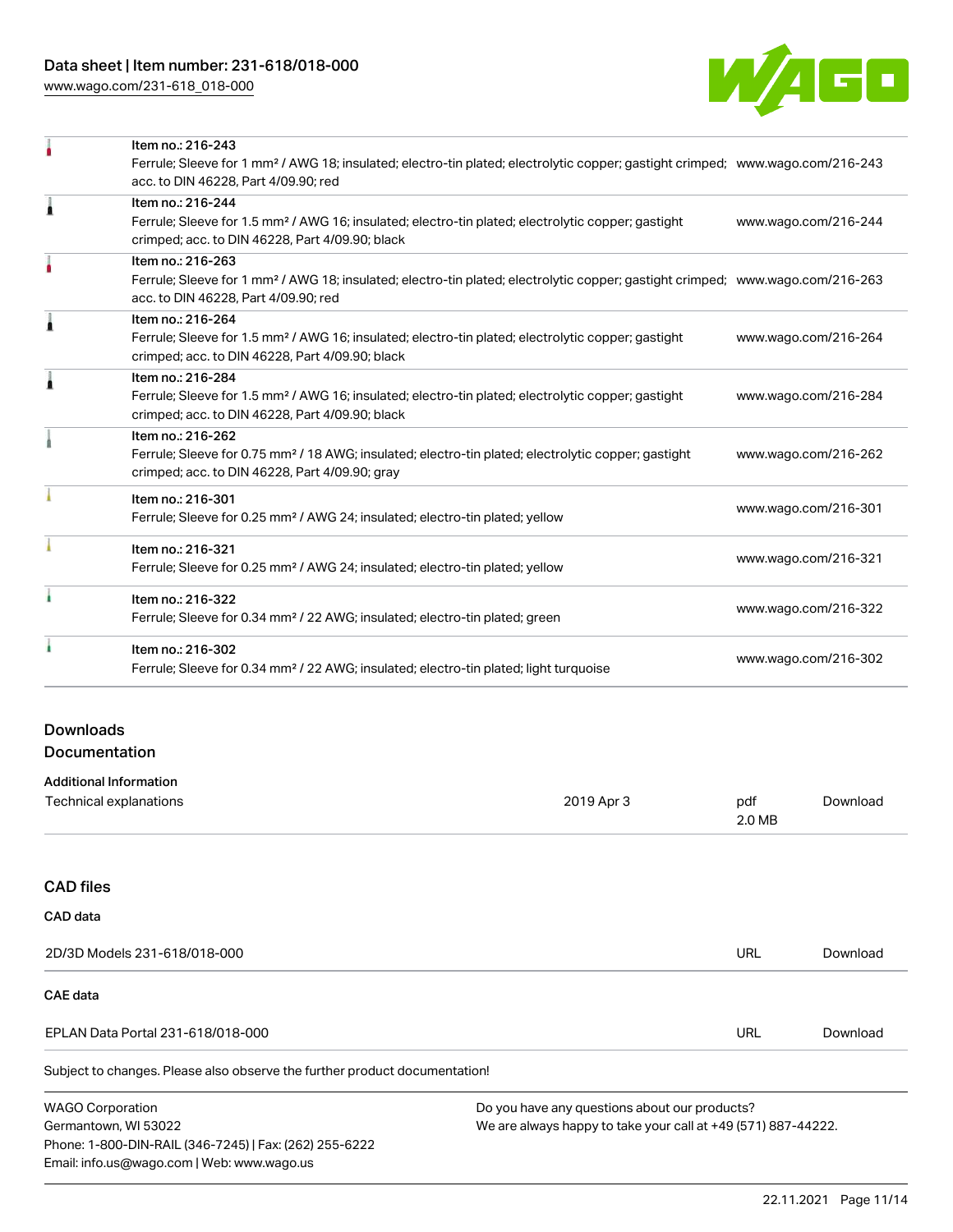

| EPLAN Data Portal 231-618/018-000                                                                                                               | <b>URL</b> | Download |
|-------------------------------------------------------------------------------------------------------------------------------------------------|------------|----------|
| ZUKEN Portal 231-618/018-000                                                                                                                    | <b>URL</b> | Download |
|                                                                                                                                                 |            |          |
| <b>Environmental Product Compliance</b>                                                                                                         |            |          |
| <b>Compliance Search</b>                                                                                                                        |            |          |
| Environmental Product Compliance 231-618/018-000                                                                                                | URL        | Download |
| 1-conductor male connector; CAGE CLAMP®; 2.5 mm <sup>2</sup> ; Pin spacing 5 mm; 18-pole;<br>Snap-in mounting feet; 2,50 mm <sup>2</sup> ; gray |            |          |

#### Installation Notes



Inserting a conductor via 3.5 mm screwdriver – CAGE CLAMP® actuation parallel to conductor entry.



Inserting a conductor via 3.5 mm screwdriver – CAGE CLAMP® actuation perpendicular to conductor entry.



Inserting a conductor into CAGE CLAMP® unit via operating lever (231-291).



Inserting a conductor via operating tool.

#### Coding

Subject to changes. Please also observe the further product documentation!

WAGO Corporation Germantown, WI 53022 Phone: 1-800-DIN-RAIL (346-7245) | Fax: (262) 255-6222 Email: info.us@wago.com | Web: www.wago.us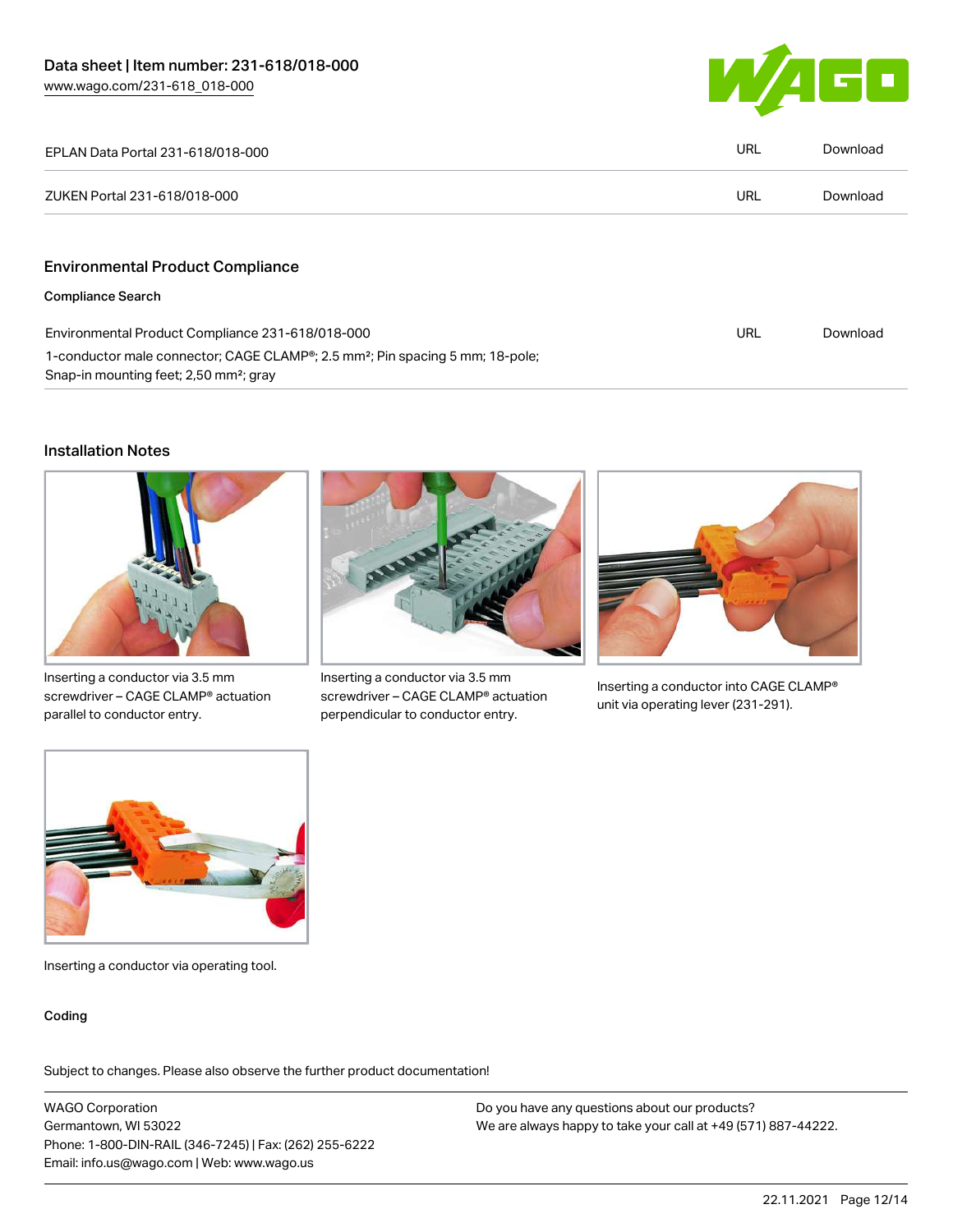



Coding a male header – fitting coding key(s).



Testing – female connector with CAGE CLAMP®

Integrated test ports for testing perpendicular to conductor entry via 2 or 2.3 mm Ø test plug

#### Installation



Male connector with strain relief plate



Strain relief housing shown with a male connector equipped with CAGE CLAMP®

#### Marking

Subject to changes. Please also observe the further product documentation!

WAGO Corporation Germantown, WI 53022 Phone: 1-800-DIN-RAIL (346-7245) | Fax: (262) 255-6222 Email: info.us@wago.com | Web: www.wago.us